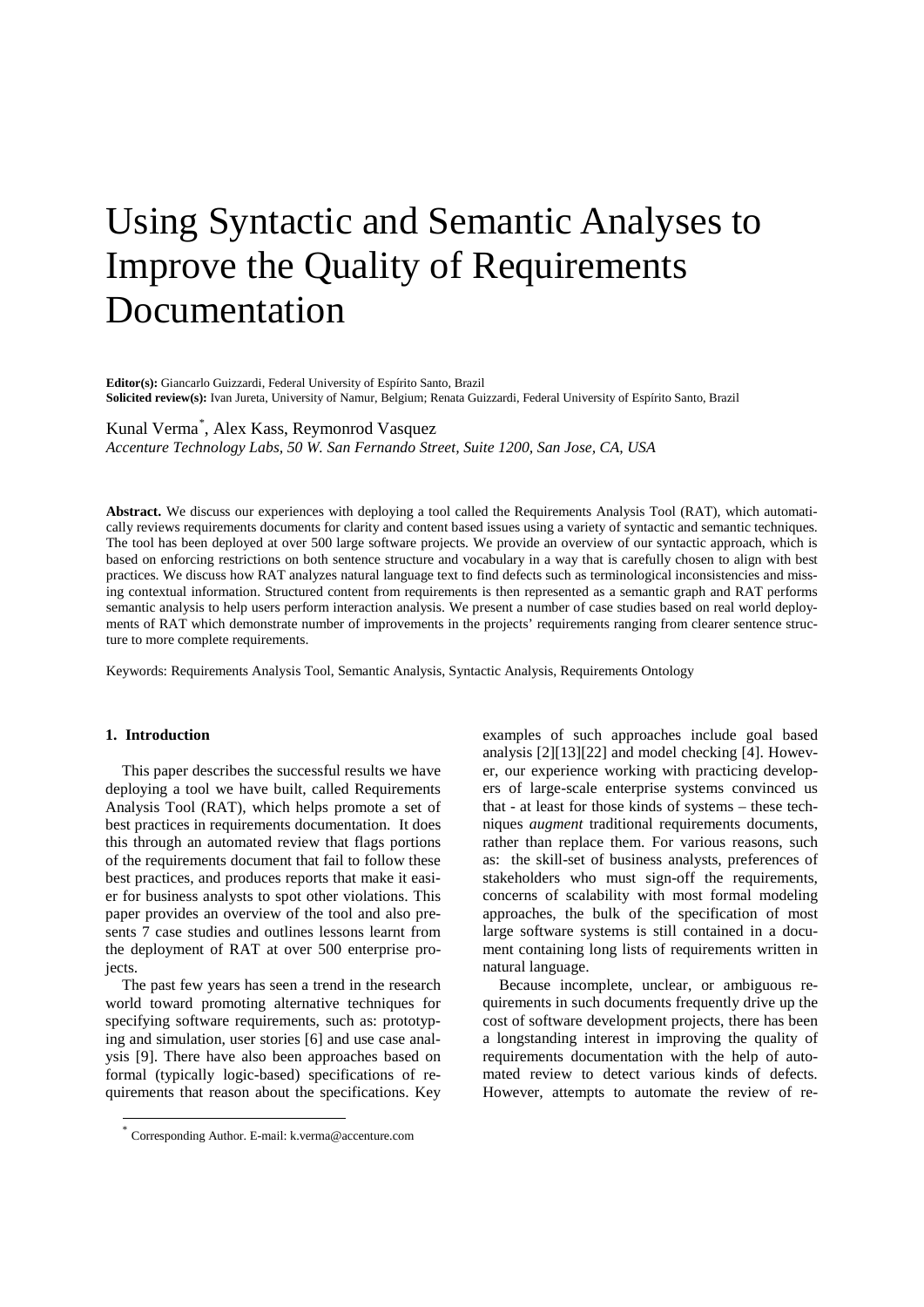quirements have been challenged by the fact that requirements are typically written in natural language. Automated systems which require requirements to be expressed in a formal notation have run into adoption problems because analysts typically find these formalisms too difficult to adopt, especially for large, enterprise computing projects. On the other hand, if analysts are allowed to use unrestricted natural language, the language-processing problems become intractable, and the reliability of any automated analysis is greatly reduced.

A practical approach to automating the review of requirements documents therefore requires finding just the right compromise to ensure that requirements can be documented in a way that is convenient for the writer, clear for the reader, and tractable for the automated review system. One of the key contributions of our work is the identification of an approach that places restrictions on the syntax and vocabulary of natural language requirements that - (1) are feasible for analysts to adopt, (2) align with accepted best practices for writing clear requirements, and (3) make it feasible to produce a useful set of automated analyses to detect clarity-based issues. A second contribution is a system that (1) leverages our restricted syntaxes and user defined glossaries to extract structured content from the requirements documents; and (2) uses a semantic framework to detect content-based issues by automating certain aspects of manual tasks such as interaction analysis. Our semantic analysis framework consists of a core, extensible requirements ontology, domain specific ontologies that extend the core requirements ontology and a reasoning engine.

The rest of the paper is organized as follows. Section 2 provides an overview of some common issues in requirements documents that RAT can detect, and an explanation of the best practices that it encourages. Section 3 discusses how we leverage user-defined glossaries and controlled syntaxes to parse requirements documents and detect defects. An overview of our approach for detecting syntactic problems is found in section 4. Section 5 presents our approach for semantic analysis. Section 6 briefly discusses our approach for creating reusable checklists and requirements. Section 7 presents case studies that describe the usage of RAT at large, enterprise projects and section 8 outlines some of the lessons that we have learned. We contrast our approach with related work in Section 9. Implementation details are presented in Section 10. Our conclusions and future work are presented in Section 11.

In one previous paper [\[10\],](#page-14-4) we described our natural language processing (NLP) approach for automat-

ically detecting and flagging clarity-based issues. In another [\[23\],](#page-14-5) we presented our broad vision of semantic analysis for detecting content-based issues. Sections 3 and 4 of this paper, and parts of Section 2 briefly review material covered in [\[10\].](#page-14-4) The rest of the paper contains unpublished content: Section 5 provides a more detailed explanation of our semantic approach than that discussed in [\[23\],](#page-14-5) especially with regards to interaction analysis and the structure of the ontology. The case studies and lessons learned are also presented for the first time.

#### **2. Common Issues in Requirements**

In this section, we will discuss some common requirements issues. We'll also discuss the bestpractices that are widely promoted to avoid each problem type. Finally, we will discuss how RAT helps users deal with those problems. We categorize the issues into two categories  $-1$ ) clarity-based and 2) content-based.

#### *2.1. Clarity-based Issues*

Clarity issues are, in most cases, independent of the domain of the project and they can lead to confusion and misinterpretation. They are often caused by three kinds of syntactic and lexical problems – 1) Use of problematic phrases, 2) terminological inconsistency and 3) missing contextual information.

#### *2.1.1. Use of Problematic Phrases*

There are a number of problematic phrases that lead to vagueness or ambiguity in requirements such as *quick*, *easy to use* and *flexible*. Since, this issue has been dealt extensively by previous work (for e.g., [\[12\],](#page-14-6) [\[26\]\)](#page-14-7), we will not cover it in this paper.

#### *2.1.2. Terminological Inconsistency*

Terminological inconsistency refers to using different terms to refer to the same entity/verb, leading to potential confusion. For example, consider the following two requirements: *A1: The Order Processing System shall generate profit reports. A2: The Order Entry System shall allow users to view all orders placed in a day.* If the requirements analyst uses two different terms to refer to the same system, this can lead to confusion. Generally accepted best practice is to create a glossary of standard terms, and to only use terms that are defined in that glossary. However, because enforcement of the glossary discipline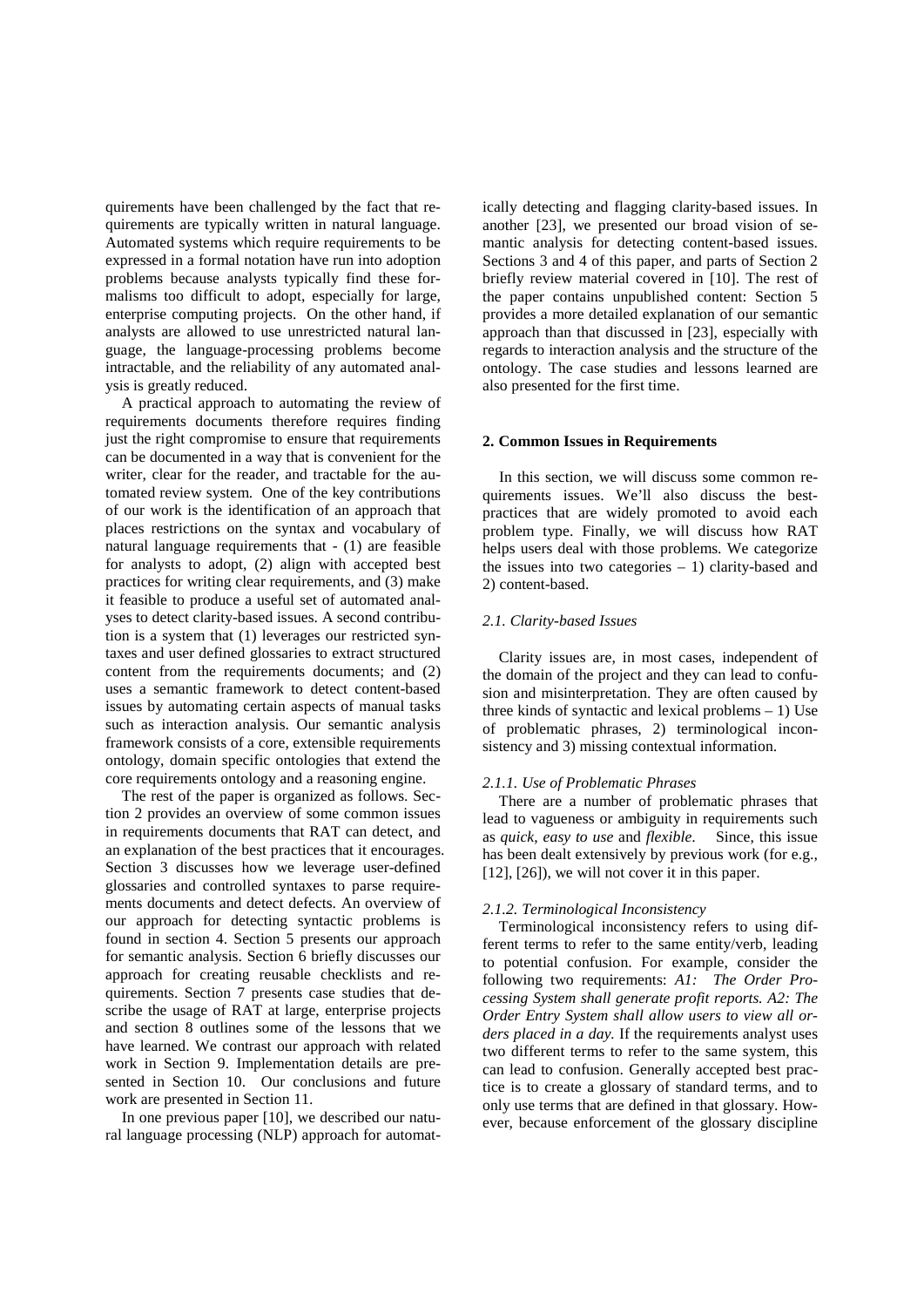has generally been manual, it is hard to leverage glossaries systematically, or even to motivate teams to create them. RAT addresses this issue by checking whether the entities and actions that occur in the requirements document have been defined in the glossary and generates error messages, if that is not the case.

If "Order Processing System" is in the Entity Glossary but "Order Entry System" is not, RAT will generate the following warning message: *"This requirement contains 'Order Entry System ' where an agent is expected, but 'Order Entry System ' is not in the entity glossary."* The message should help the user consider whether a new agent ("Order Entry System") should be added to the entity glossary or the second requirement (A2) should be rewritten by replacing "Order Entry System" with "Order Processing System" as the agent.

#### *2.1.3. Missing contextual information*

Users often leave out key contextual information such as which agent/actor should perform an action. It may be obvious to them but it can lead to confusion and potentially expensive rework. This kind of problem is often associated with certain sentence structures, such as incomplete sentences or passive voice sentences. Therefore, best practices for requirements documentation [\[25\]](#page-14-8) specify that each requirement should be stand-alone and explicitly state who is responsible for performing which function. But without automated review against these practices, they are often violated. There are two common forms this can take:

Sentence fragments: Consider: *"Report1: must generate profit reports"*. RAT generates a warning message stating: *"This requirement lacks an agent before 'must'. It can be confusing to leave the agent implicit*". The attempt is to guide the user towards a better written requirement that includes an agent. For example: *"Report1: The SAP system must generate profit reports."* 

Requirements that are written in passive voice: *Discount1: If the person's age is greater than 60, the age factor discount shall be applied."* RAT generates the following warning message: *"This requirement contains 'Age factor discount' where an agent is expected but 'Age factor discount' is in the entity glossary but is not designated as an agent."* In this case, RAT is encouraging the user to write the following requirement: *"Discount1: If the person's age is greater than 60, the claim processing system shall apply the age factor discount."*

The comments that are automatically generated by RAT for the clarity-based issues discussed in this



<span id="page-2-0"></span>Figure 1: RAT generated comments for clarity-based issues

## *2.2. Content-based Issues*

The issues discussed above are all about requirements that are not written clearly. In addition to these clarity problems, there can be content issues in requirements documents, such as conflicting requirements or goals [\[22\],](#page-14-2) system behavioral inconsistencies [\[4\]](#page-14-3) and missing interaction or non-functional requirements. Since detection of these issues generally involves a lot of domain expertise, we refer to them as content-based issues. In this paper, we will discuss one issue that typically occurs in large enterprise projects – missing interaction requirements.

#### *2.2.1. Missing interaction requirements*

Consider a large software project, where a newly developed enterprise portal has to be integrated with a number of existing systems. Often times, an interaction with another system, say the "customer management system" may be overlooked, either because the stakeholders forgot about it or the business analyst did not note it down. Since, the requirements documents can often span hundreds of pages, the missing interaction may not be discovered until much later, where it is much more expensive to fix. RAT helps deal with this issue by generating a textual report and a visual representation of all the systemsystem and system-user interactions in a requirements document. This allows users to quickly check all the interactions and validate them with the stakeholders.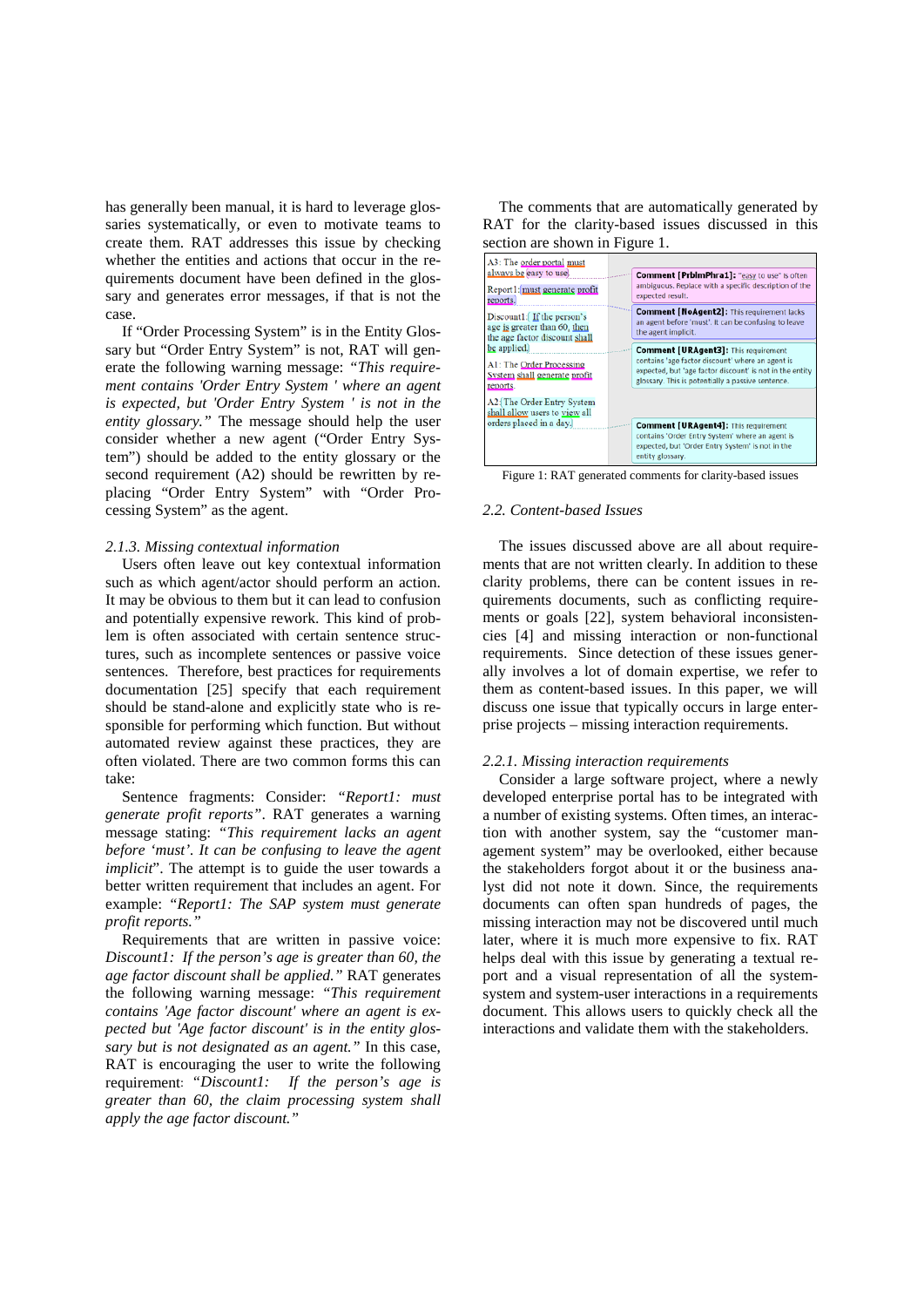#### **3. Overview of NLP Approach**

Existing work (for e.g., [\[12\]\[26\]\)](#page-14-6) handled problematic phrases well, so we simply adopted those techniques in RAT. The research challenge was to be able to identify other kinds of defects such as terminological inconsistencies and missing contextual information. For the other problems, we needed an approach that would allow us to automatically detect the nouns, the verbs, and their relationships in textual requirements. While our initial approach was to investigate the use of general-purpose NL parsers, we found two very interesting aspects of requirement documentation best practices recommended in the requirements engineering literature (e.g., [\[25\]\)](#page-14-8), that we determined could be exploited to support a simpler, yet more reliable approach:

- 1.Requirements should systematically be written in a stylized subset of English, with specific sentence structures corresponding to various categories of requirements. For example, simple, active voice declaratives are the most common recommendation for functional or solution requirements.
- 2.Requirements should be written in a carefully controlled vocabulary. Analysts should maintain glossaries defining the actions and entities that will be used, and should use only those throughout a requirements set.

RAT *enforces* the above recommendations by flagging violations, and then *leverages* the restrictions to greatly reduce the complexity of the parsing process. For example, to aid automated analysis of requirements, users are required to create glossaries that define all the entities and actions to be used in the requirements document. Glossaries serve as a reference for valid entities and actions. The fact that RAT finds instances where undefined terms are used makes RAT very useful to users, as it helps them adhere to the glossary discipline. From a RATcentric point of view, the glossary entries help with tokenization and make the analysis of natural language requirements tractable.

## *3.1. User Defined Glossaries*

RAT uses two kinds of glossaries to process requirements sentences. 1) *The entity glossary* (shown in [Table 1\)](#page-3-0) is used to capture all entities in a solution such as systems, sub-systems, interfaces, users, processes, records, and data fields. In the entity glossary, users are required to define and classify each entity.

Entities must be classified as agents or passive entities. An agent entity is any entity that can perform an action. Users can further classify the agents as systems, users or any user-defined sub-class of an agent. 2) The *action glossary* lists the valid actions that can be specified for users and systems in the requirements. Table 1: Snapshot of Entity Glossary

<span id="page-3-0"></span>

| Agent<br>Descriptor | Explanation          | Type    | Parent |
|---------------------|----------------------|---------|--------|
|                     |                      |         |        |
| Order Proc.         | Used to place or-    | System  |        |
| System              | ders                 |         |        |
| Billing mod-        | Handles billing for  | System  | Order  |
| ule                 | order<br>processing  |         | Proc.  |
|                     | systems.             |         | System |
| Ship<br>Drop        | Process that con-    | Agent   |        |
| Process             | trols the<br>supply  |         |        |
|                     | chain.               |         |        |
| Administrator       | Admin<br>for<br>the  | Person  |        |
|                     | system               |         |        |
| Order details       | Details of the order | Passive |        |
|                     |                      | Entity  |        |

## *3.2. Overview of restricted syntaxes*

RAT requires users to follow a set of controlled requirements syntaxes, drawn from previously defined best-practices (e.g., [\[25\]\)](#page-14-8), each of which corresponds to a conceptual requirement category. This discipline includes such practices as writing in active voice and clearly indicating which entity is providing which function. RAT supports 7 requirements categories; three of which are described in [Table 2.](#page-3-1) (Note that agent, entity and action tokens refers to glossary entries and 'rest' token allows any text.) The syntaxes for each category were carefully designed such that each of them is uniquely identified using identifier phrases (shown underlined in [Table 2\)](#page-3-1).

Table 2: Requirement categories and examples.

<span id="page-3-1"></span>

| <b>Requirement Category</b>  | <i>Syntax</i> and Example(s)                                                                                                                                                                                                                             |
|------------------------------|----------------------------------------------------------------------------------------------------------------------------------------------------------------------------------------------------------------------------------------------------------|
| <b>Solution Requirement:</b> | $\langle$ agentPhrase $\rangle$ $\langle$ " shall"   "must" $\rangle$                                                                                                                                                                                    |
| Describes a function         | $\langle action \rangle \langle rest \rangle$                                                                                                                                                                                                            |
| the solution must            | A-1: The Billing System shall pro-                                                                                                                                                                                                                       |
| perform                      | duce invoices with rolling rates.                                                                                                                                                                                                                        |
| Enablement Require-          | $\langle agent \rangle \langle \mathcal{S}$ \cdots / \cdots \cdots \cdots \cdots \cdots \cdots \cdots \cdots \cdots \cdots \cdots \cdots \cdots \cdots \cdots \cdots \cdots \cdots \cdots \cdots \cdots \cdots \cdots \cdots \cdots \cdots \cdots \cdots |
| ment: Expresses<br>a         | $low$ "> <agent> &lt;"to"&gt; <ac-< td=""></ac-<></agent>                                                                                                                                                                                                |
| capability that the          | $tion \ge$ rest                                                                                                                                                                                                                                          |
| solution must provide        | A-2: The billing system shall allow                                                                                                                                                                                                                      |
| to the user.                 | the user to determine how much each                                                                                                                                                                                                                      |
|                              | client owes.                                                                                                                                                                                                                                             |
| Attribute Constraint:        | $\langle$ entity> $\langle$ "shall"   "must"> $\langle$ "al-                                                                                                                                                                                             |
| Describes constraints        | ways be"> $\langle$ <constraint></constraint>                                                                                                                                                                                                            |
| on attributes and            | A-3: Customer standing must always                                                                                                                                                                                                                       |
| values.                      | be one of the following: 1) Red 2)                                                                                                                                                                                                                       |
|                              | Green 3) Blue.                                                                                                                                                                                                                                           |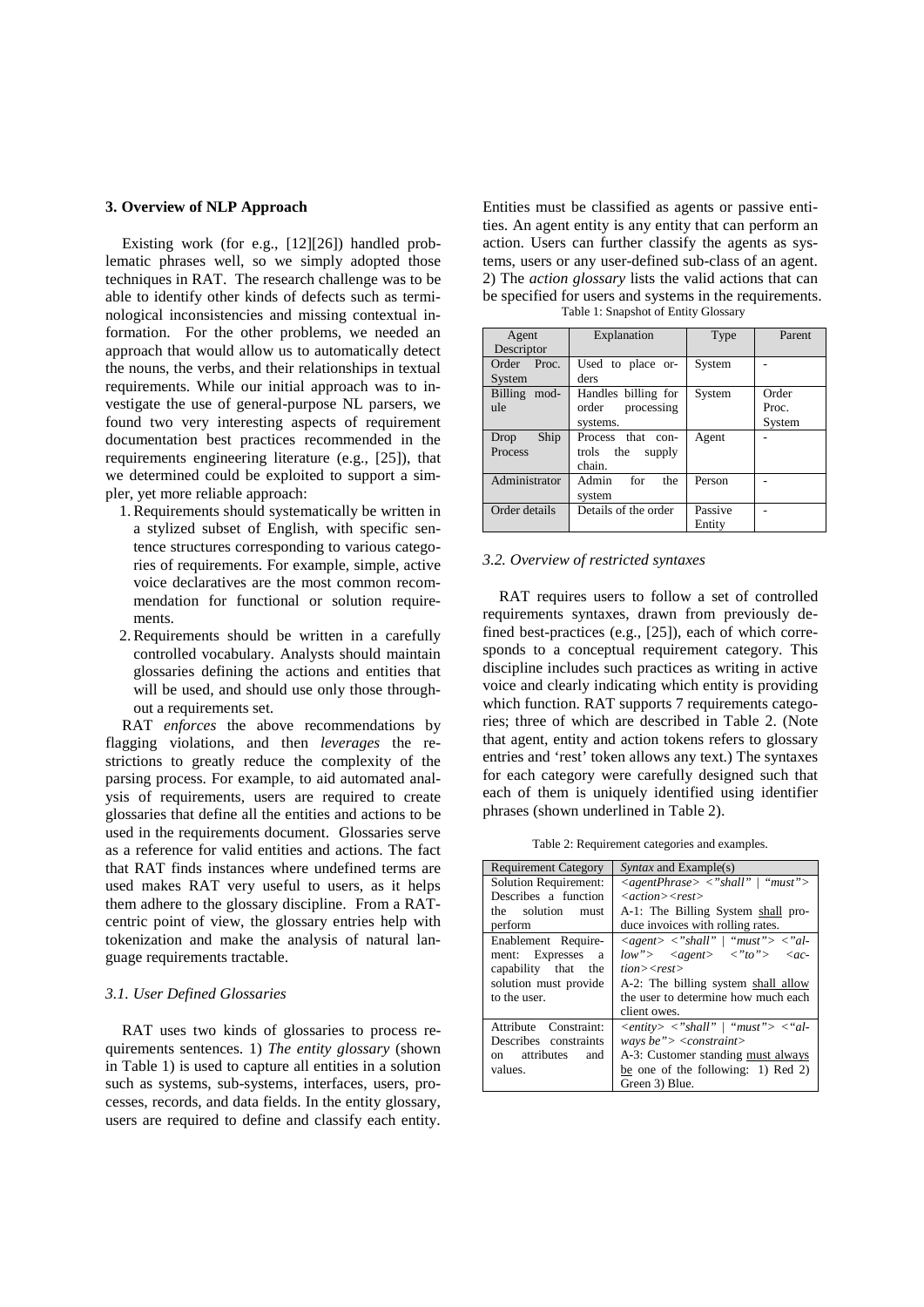#### **4. Syntactical Analysis Approach**

In this section, we summarize our syntactical analysis approach, which was previously described in detail in [\[10\].](#page-14-4) RAT leverages the controlled syntaxes and user-defined glossaries to find syntactic problems in requirements. Our first approach was to look at compiler-compiler tools such as YACC [\[27\],](#page-14-9) ANTLR [\[1\],](#page-13-1) which provide a rich framework for analyzing a set of controlled syntaxes. However, these tools are aimed at programming languages, where the syntaxes are less flexible than natural language. We have implemented a two-phased, syntactical analysis approach, which has been heavily influenced by these tools, and allows us to have the flexibility required to analyze a controlled natural language, and leverage user-defined glossaries. The first phase consists of tokenization, which converts a requirement statement into a set of tokens with the help of the user-defined glossaries. The second phase uses state machines for analysis of the requirement statement's syntax. There is a different machine for each syntax type and indicator phrases for the syntax (underlined in [Table 2\)](#page-3-1) are used to decide which state machine to use.

<span id="page-4-0"></span>

| Phrase                           | Token Type    | Reason                                                             |
|----------------------------------|---------------|--------------------------------------------------------------------|
| SAI:                             | Label         | Valid syntax for label                                             |
| The SAP System                   | Agent phrase  | Present in entity glossary and<br>classified as an agent           |
| Shall                            | Modal phrase  | Keyword that identifies solu-<br>tion requirement.                 |
| Send                             | Action phrase | Present in action glossary                                         |
| vendor data                      | Entity phrase | Present in entity glossary and<br>classified as a non-agent entity |
| T <sub>O</sub>                   | Unknown       | Not present anywhere                                               |
| The order pro-<br>cessing system | Agent phrase  | Present in entity glossary and<br>classified as an agent           |

Table 3 Phrases of requirements statement

We will provide a brief overview with the help of an example of a solution requirement. Consider the following requirement: *SA1: The SAP System shall send vendor data to the order processing system.* In the first phase, the requirement statement is tokenized. [Table 3](#page-4-0) shows the phrases of this requirement statement, the token types associated to them and a reason for choosing the particular token type. The algorithm uses information from the glossaries and a fixed set of modal words for the tokenization.

In the second phase, a requirement is classified into one of the requirements categories based on the modal phrase and then analyzed using the appropriate state machine for the requirement category. Our grammar is designed such that each syntax type can be identified by its modal phrase. For the example requirement, the keyword "shall" calls for validation using the solution requirement state machine [\(Figure](#page-4-1)  [2\)](#page-4-1), which represents the following syntax: *<Agent Phrase> <"shall" | "must"> <Action Phrase>*



Figure 2: Solution Requirement Syntax State Machine

<span id="page-4-1"></span>A requirement is treated as syntactically correct when the state machine successfully transitions from start state to a valid final state, using the token stream for that requirement. However if the state machine enters an error state, then a warning message is generated. For every error state, there is a pre-defined warning message that is displayed to the user. The statement of the warning message also explains why the requirement deviates from best practices. Using the state machine transitions in Figure 1, the token stream (from [Table 3\)](#page-4-0) for the requirement will end up in "Action State" and it will be treated as a valid requirement .

Let us also see how this approach generates the error messages that were discussed in Section for terminological inconsistency and missing contextual information. Consider an example of missing contextual information from section 2 - *Report1: must generate profit reports.* For this requirement, the state machine will halt in Missing Agent State (as it lacks an agent phrase in the beginning) and generate the following message "*This requirement lacks an agent before 'must'. It can be confusing to leave the agent implicit.*"

Consider the example of terminological inconsistency from Section 2: *A2: The Order Entry System shall allow users to view all orders placed in a day.* For this requirement, the state machine will halt in the Unknown Agent State (as "Order Entry System" is not in the entity glossary) and generate the following message *"This requirement contains 'Order Entry System' where an agent is expected, but 'Order Entry System ' is not in the entity glossary."*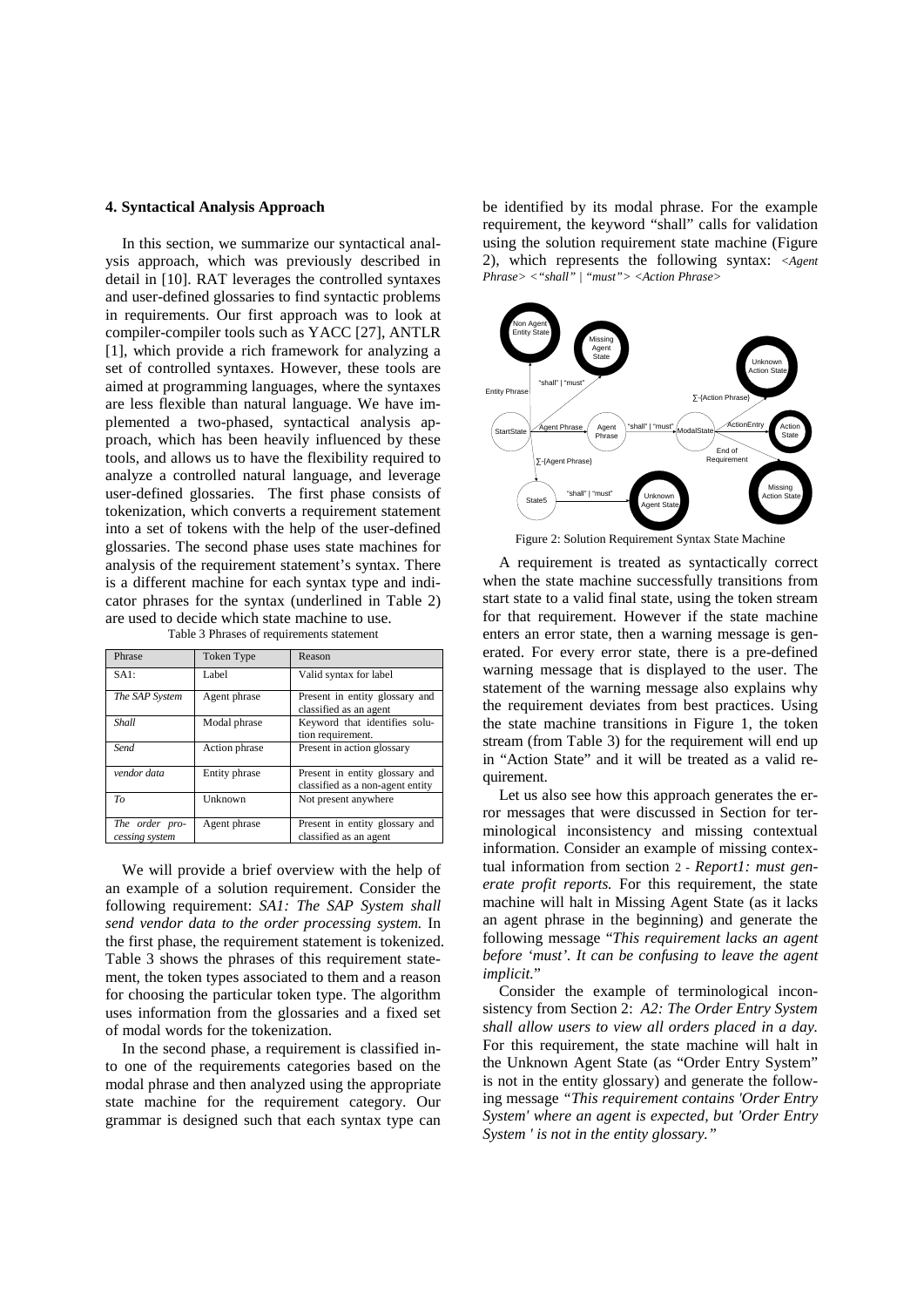In addition to analyzing requirements, the syntactical analysis generates structured content which contains information about each requirement such as the requirement category, the primary entity and secondary entities and the action and model phrases.

Extracting Structured Content

For each requirements sentence, structured content is extracted for semantic processing. The information extracted can be illustrated with the following requirement: *C1: The order processing system shall send user data to the order portal.* The following information is extracted:

- The primary entity and its classification (<*Order processing system*, system>)
- All other entities or secondary entities and their classifications (<*user dat*a, passive entity>, <*order portal*, system>
- All the actions in the requirement (*send*)
- The category of the requirement (solution requirement)

#### **5. Semantic Analysis overview**

Experts use a lot of domain knowledge to study requirements documents for various problems, such as dependencies and conflicts between requirements, and finding missing requirements. Our approach involves using ontologies and rules to represent domain knowledge and then to leverage them to analyze the requirements for content-based issues. We create a semantic graph for a requirements document by using extracted structured content generated from syntactic analysis. Each requirement is modeled as an instance in the core requirements ontology that we discuss later in this section. In addition to the requirements themselves, domain specific ontologies, and the glossaries are also leveraged to create this graph. In essence, a textual document is converted into a semantic representation, which can be queried and reasoned upon. While we presented a vision of this broad approach in [\[23\],](#page-14-5) we will present one specific application of this approach in this section - supporting interaction analysis.

#### *5.1. Core requirements ontology*

The core requirements ontology is an extensible ontology that models requirements and related artifacts.

A snapshot of the requirements ontology is shown in [Figure 3.](#page-5-0) For brevity, only one requirement category (Solution requirement) is shown. Classes are denoted with a circle and the instances are denoted using a diamond. Unnamed arcs between 2 classes represent the subclass relationships. Here are some of the important concepts and relationships in the ontology:

Each requirement is an instance of one of the subclasses of the class *Requirement*. All categories of requirements (*Enablement*, *Solution*, etc.) are subclasses of the *Requirement* class. As shown in [Figure](#page-5-0)  [3,](#page-5-0) "r1" is an instance of the *Solution* (requirement) class*.*



<span id="page-5-0"></span>Figure 3: Core requirements ontology that shows many of the core classes and relationships

Each entity defined in the entity glossary is an instance of one of the sub-classes of *Entity* class. Different types of entities (*Agent, System, Person and NonAgentEntity*) are all subclasses of the entity class. As shown in [Figure 3,](#page-5-0) "OrderProcessingSystem" is an instance of the *System* class.

The primary entity of a requirement is related to it by the *hasEntity* property. As shown in [Figure 3,](#page-5-0) the entity "OrderProcessingSystem" is related to requirement "r1" using the *hasEntity* property.

All other entities of a requirement are related to it using the *hasSecondaryEntity* property. As shown in [Figure 3,](#page-5-0) "OrderPortal" is the secondary entity for "r2".

*RequirementType:* This class represents the type of the requirement. It has two main sub-classes – *Functional* and *Non-Functional*, which can be sub-classed by users to create their own types. For example three user-created types – *Availability*, *PercentageAvailability* and *HourOfOperation* have been created as sub-classes of *NonFunctional* class in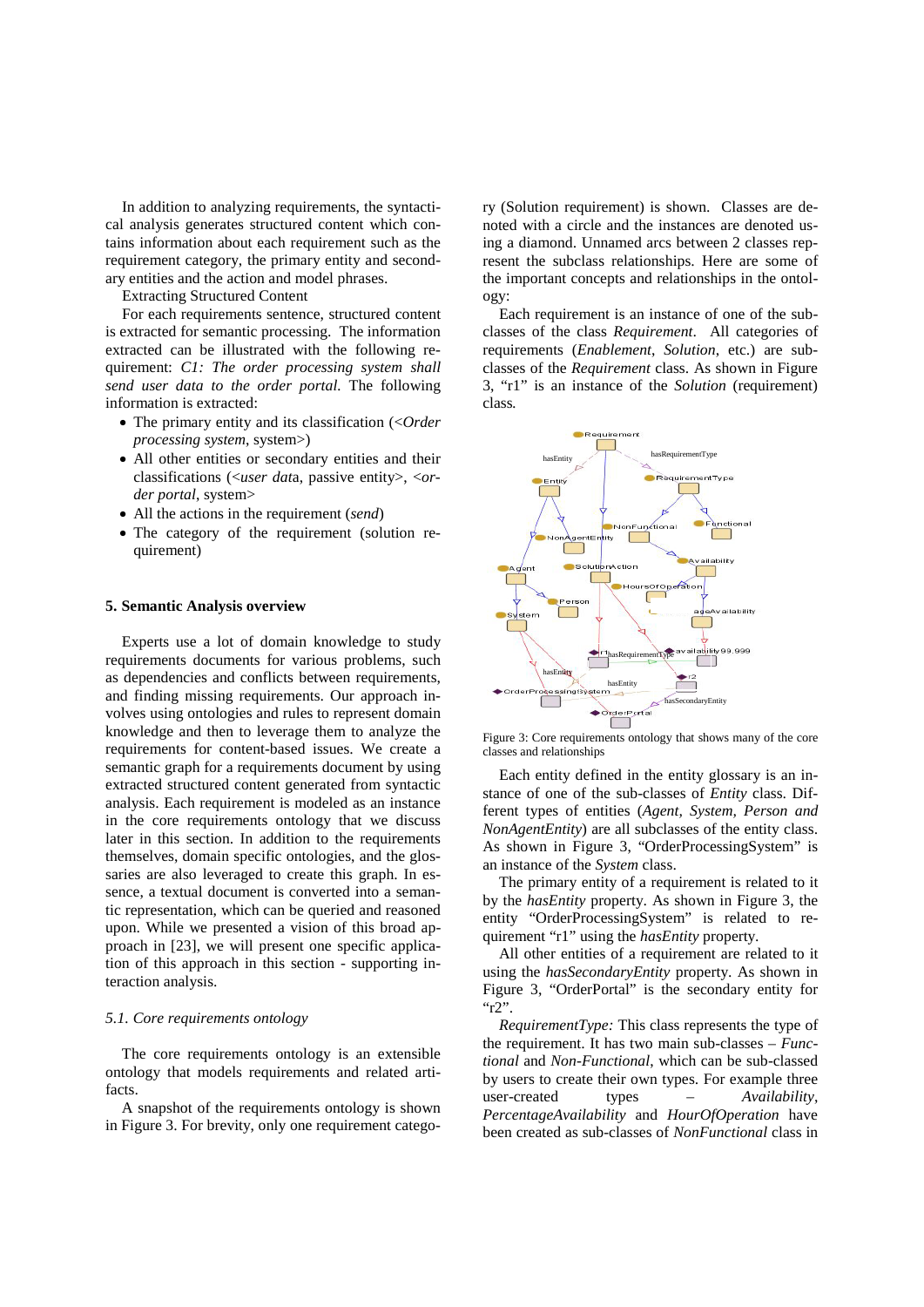[Figure 3.](#page-5-0) It is related to a requirement using the *hasRequirementType* property. As shown in [Figure 3,](#page-5-0) "PercentageAvailability" is the requirement type for requirement "r1".

There are also some other properties and classes which have not been discussed for brevity. The current implementation of RAT uses Web Ontology Language (OWL) [\[16\]](#page-14-10) as the ontology language and (SPARQL Protocol and RDF Query Language) SPARQL [\[19\]](#page-14-11) as query/rule language. Jena [\[11\]](#page-14-12) is used as the reasoning engine. OWL already provides the capability to extend ontologies with the help of URI references. Users can leverage this extensibility feature of OWL to add new requirement types by creating sub-classes of the *Functional* and *NonFunctional* classes. Users can also create their own domain-specific sub-classes of the *Entity* class. This can be done by either creating using RAT's user interface to create domain specific checklists or by just creating new domain-specific OWL ontologies that extend the core requirements ontology.

#### *5.2. Supporting interaction analysis*

Large enterprise software projects often involve creating a complex eco-system of new systems that interact with each other and existing legacy systems. After eliciting textual requirements, then it is often useful to generate high-level interaction/integration diagrams, and validate the diagrams with the stakeholders. These diagrams are also critical inputs to the design process. The manual, time consuming process of deriving the diagrams can cause key interactions to be missed. RAT leverages the core requirements ontology, extracted requirements content and a set of rules to deduce which requirements describe interactions, and then generates interaction diagrams.

We define interaction requirements as those that have a primary entity that is a system or a person and a secondary entity that is a system or a person. Formally,

*Requirement (R) & hasEntity (R, A) & (System(A) or Person (A)) & hasSecondaryEntity(R,B) & (System(B) or Person (B)) => InteractionRequirement(R)*

Based on this definition, consider the following requirement ("r2" in [Figure 3\)](#page-5-0): *A1: The order processing system shall send user data to the order portal*. If both order processing system and order portal are defined as systems in the entity glossary, this requirement will be treated as an interaction requirement. Conversely, consider another requirement: *R2: The order processing system shall generate profit reports.* Since, the secondary entity in this require-

ment, "profit report" is not an agent entity; it will not be treated as an interaction requirement. Identified interaction requirements are used to detect which system and users are involved in an interaction. We define an interacting agent as: 1) any system or user that is the primary or secondary entity of an interaction requirement, or 2) any system or user that is the parent of an interacting agent. Formally:

*I (System(A) or Person (A)) & InteractionRequirement (R) & (hasEntity (R, A) or hasSecondaryEntity(R, A)) => InteractingAgent(A)*

*II (System(A) or Person (A)) & child (A, B) & InteractingAgent(B) => InteractingAgent(A)*



<span id="page-6-0"></span>Figure 4: Interaction diagram fragment generated by RAT. Systems without interactions are shaded in grey.

Based on the first definition for interacting requirements whose child is an interacting agent, both order processing system and Web server will be defined as interacting agents. As an example of interaction analysis, consider the following requirements where all the entities are appropriately classified as systems, users and passive entities: *I1: The order processing system shall retrieve order details from the order portal. I2: The billing module shall allow finance department users to view billing information. I3: The order processing system shall allow administrators to generate usage reports.* Based on these rules, RAT will automatically generate interaction diagrams such as the one shown [Figure 4.](#page-6-0) Systems without interactions are shown in grey. We generate three types of diagrams: 1) overall integration diagram: which shows all the interactions between all the systems and users; 2) per system integration diagram: which shows all the interactions with respect to a particular system; and 3) use case integration diagram: which allows all the interactions for a particular use case.

#### **6. Creating Reusable checklists and requirements**

From the context of our organization, we often elicit similar requirements in a number of domains across different clients. For example, most enterprises have requirements for number of non-functional areas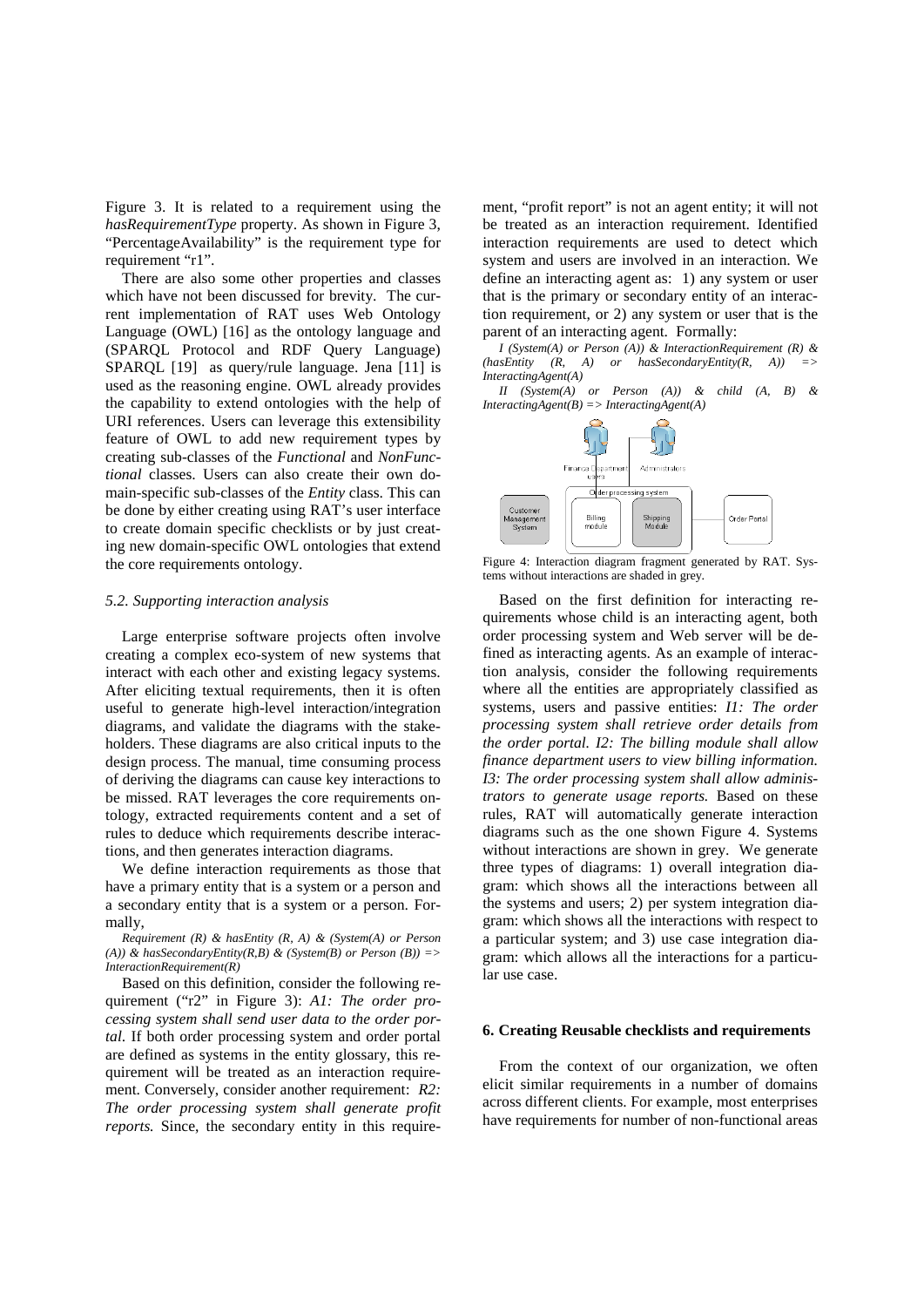such as availability, performance and security. We have worked with practitioners, who deal with nonfunctional requirements to create checklists and reusable requirements. These are available with the standard download of RAT.

## *6.1. Checklist of non-functional requirements*

This covers a number of areas including performance, availability and delivery channels. Each area has a number of attributes. A snapshot of the nonfunctional checklist is shown in [Table 4.](#page-7-0) The first column represents an attribute, such as *"Hour of operation"* or *"scheduled maintenance"*. The second column represents a broader area, such as "*Availability*" and "*Performance*". For purposes of semantic reasoning, all areas must be a sub-class of either to "*Functional*" or "*NonFunctional*" requirement types. The third column contains indicator phrases, which are used by RAT to classify the requirements. Finally the forth column contains binary relationships between the attributes.

Table 4: Snapshot of non-functional requirements checklist

<span id="page-7-0"></span>

| Attribute                     | Area             | Indicator<br>phrase           | Relationships                      |
|-------------------------------|------------------|-------------------------------|------------------------------------|
| Scheduled<br>mainte-<br>nance | Availability     | Scheduled<br>maintenance<br>. | Affects Percentage<br>Availability |
| Percentage<br>availability    | Availability     | 5 nines, 99.99,<br>.          |                                    |
| Response<br>Time              | Perfor-<br>mance | Response,<br>ms<br>$\cdots$   |                                    |
| Encryption                    | Security         | encrypt, SSH,<br>RSA, DSA     | Increases Response<br>Time         |

The checklist can be used either to guide elicitation or by RAT to automatically detect and classify which requirements have been specified for which systems and also detect dependencies and conflicts between them. This is done using a combination of information retrieval and semantic reasoning techniques (some of which were described at a high level in [\[23\]\)](#page-14-5), description of which is beyond the scope of this paper.

#### *6.2. Reusable Security Requirements*

We have worked with our security practitioners to convert security specifications from the NIST 800-53 [\[14\]](#page-14-13) security specification. Our process involved going through different control statements in that specification and converting it into requirements in RAT syntax. The intent for projects to reuse these requirements and glossaries and customize them using RAT. We will be creating a checklist from this specification in the future. We will also be doing the same for similar specifications.

## **7. Case Studies**

In this section, we describe the experiences of seven projects that have utilized RAT to improve the quality of their requirements. Based on the maturity of team's requirements expertise, the teams saw benefits such as:

- On job training for new analysts and improvement of clarity based issues (case study 1).
- Reduced cycles with developer team due to clearer requirement (case study 2).
- Removal of inconsistencies between requirements text and manually general interaction diagrams (case studies 3 and 4).
- Removal of terminological inconsistencies (case study 5)
- Reduction in defects found in peer review phase (case study 6)
- Sharing of glossaries and guidance in functional decomposition (case study 7).

In the remainder of this section, we will present the case studies. Note that the first three case studies are more detailed than the last four, because the project teams provided more data to us.

**Case Study 1 - Improving requirements quality at a project with inexperienced business analysts:** This case study describes the impact of using RAT in the context of a risk management company. The project was an ERP implementation of a new system that automates some manual processes. One of the issues that the team faced was that some of the business analysts were inexperienced. As a result, senior personnel on the project spent time reviewing the requirements for clarity-based issues. Once the team started using RAT to mark-up requirements, the analysts started to produce deliverables with consistent sentence structure and terminology.

Here are some examples. One analyst initially wrote as requirement "*Feet to hydrant*". Obviously, it was marked up by RAT for not having enough contextual information. The analyst changed it to "*The system must be able to derive protection class based on feet to hydrant*". This was a classic case of a requirement with missing contextual information, where the context was clear to the analyst, but would have led to downstream confusion, especially since the development team was remote. Another effect of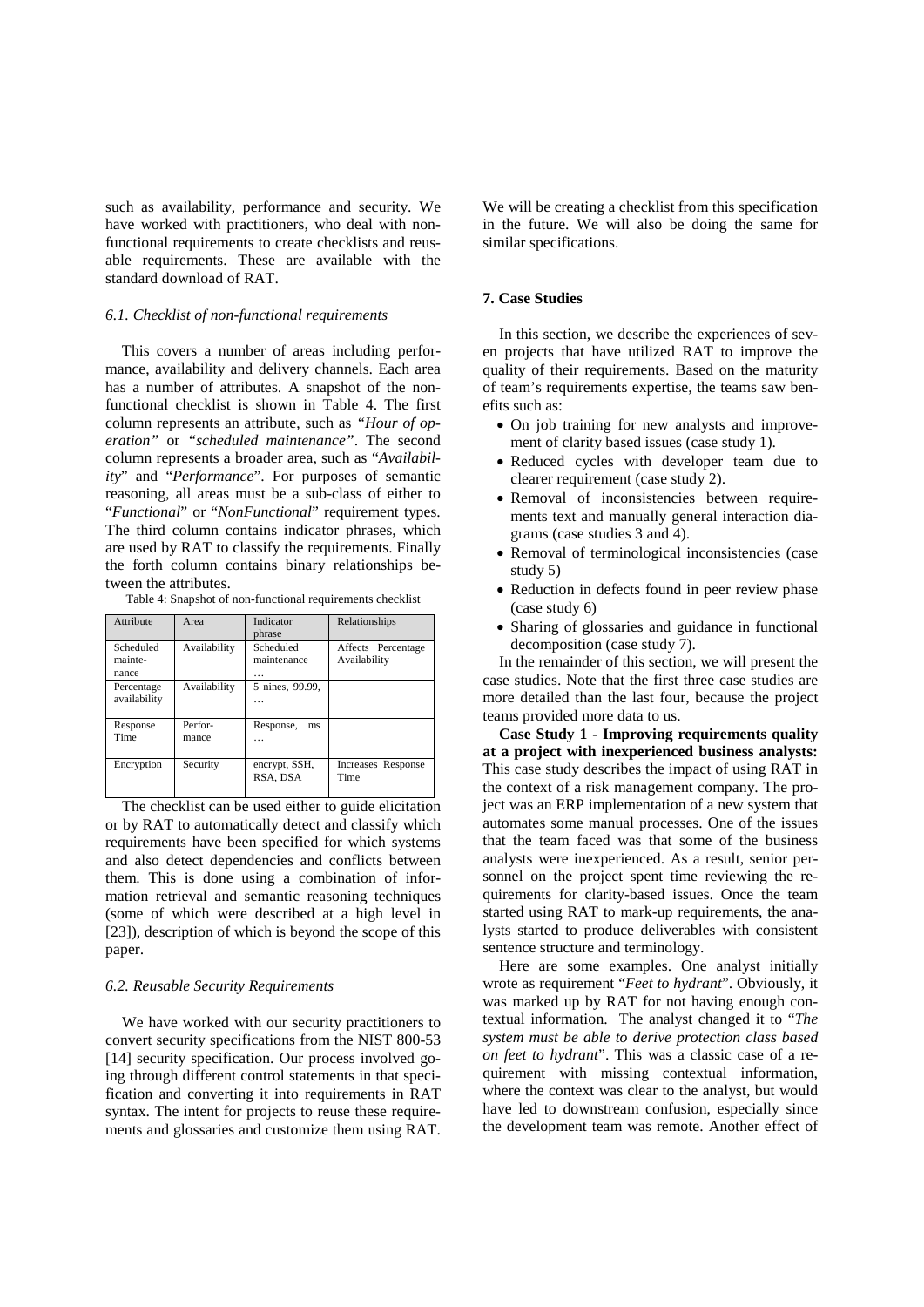using the tool was that it made the project teams become more specific in referring to details. Consider the following requirement "*Ability to store commission rates by line of business product line*". As the team was defining different terms in the glossary, they also added "*business product line*" from this requirement. However, they realized that they actually had many lines of business, which were also added to the glossary. Based on this insight, this single requirement evolved into the following five requirements: "*A1.1: The system must store commission rates by line of business product line. A1.2: The system must store commission rates for the Homeowners line of business. A1.3: The system must store commission rates for the Collections line of business. A1.4: The system must store commission rates for the Watercraft line of business A1.5: The system must store commission rates for the Excess Liability line of business.*" While, it does make the specification more verbose, having a requirement for each "*business product line*", ensures that the testing team will be explicitly checking for each individual department. Table 5: Comparison of original and modified requirements

<span id="page-8-0"></span>

| No. of requirements or<br>problems / Document type              | Original<br>$Re-$<br>quirements<br>Doc-<br>ument | Modified Re-<br>quirements<br>Doc-<br>ument |
|-----------------------------------------------------------------|--------------------------------------------------|---------------------------------------------|
| Total No. of req.                                               | 164                                              | 236                                         |
| No. of req. with Miss-<br>Contextual<br>Infor-<br>ing<br>mation | 151                                              |                                             |

The team shared one of their requirements documents with us. Some details of both the original and modified documents are available in [Table 5.](#page-8-0) In the original document there were 164 requirements, which increased to 236 requirements, due to the fact that the team had a number of combined requirements using conjunctions and disjunctions, and had been using high level entities such as "*lines of business*". In the initial document, most of the requirements (151 out of 164) were marked up by RAT as having missing contextual information. This is because many of the requirements had initially been documented as phrases (for e.g., "*feet to hydrant*" or "*ability to …*"). The team rewrote practically all of them as complete sentences. All the newly added requirements were also written as complete sentences, mainly in the solution and enablement requirements syntax.

**Case Study 2 – Bringing clarity and completeness to deliverables:** This case study describes the impact of using RAT at a project for an autoinsurance company. Four new systems were being added to a complex eco-system which already had

sixteen existing systems. Many of the systems had similar functionality and previous iterations of the project had suffered because it was not always clear to the downstream developers which requirement was meant for which system. Before using RAT, many of the requirements were written in passive form. For example, consider the following requirement: "*State Accident Prevention Course Discount applies if principle operator is 55 or older, and has a certificate for an accident prevention course.*" After this requirement was marked up by RAT, it was changed to "*If principle operator is 55 or older, and has a certificate for an accident prevention course, then ICO system shall apply the State Accident Prevention Course Discount*." Once the team started using RAT, the business analysts started writing more consistent sentences which led to less confusion among the development team.

Table 6: Comparison of original and modified requirements

<span id="page-8-1"></span>

| No. of requirements or prob-<br>lems / Document type | Original<br>Re-<br>quirements<br>Document | Modified<br>$Re-$<br>quirements<br>Doc-<br>ument |
|------------------------------------------------------|-------------------------------------------|--------------------------------------------------|
| Total No. of req.                                    | 33                                        | 58                                               |
| No. of req. with Missing<br>Contextual Information   | 22                                        |                                                  |

The team shared one of their requirements documents with us. Some details of both the documents are available in [Table 6.](#page-8-1) In the original document there were 33 requirements, which increased to 58 requirements, due to similar reasons as those in the previous case study. In the initial document, majority of the requirements (22 out of 33) were marked up by RAT as having missing contextual information. This is because many of the requirements had initially been written in passive voice. The team rewrote practically all of them into active-voice sentences, which clearly specified which system was responsible for which requirement. Here is a quote from the project's Requirements Lead regarding their experience with RAT:

*"By having the tool critique the structure of the requirements, our deliverables were becoming clearer to the end users, resulting in a drop in requests for information from the development teams concerning our deliverables."*

Another piece of feedback from the project team is that the tool forced team members from various locations to create a project-wide glossary that brought a "*sense of the appropriate terminology*" that should be used across the project. Once the glossary was created, it became easier for new team members to under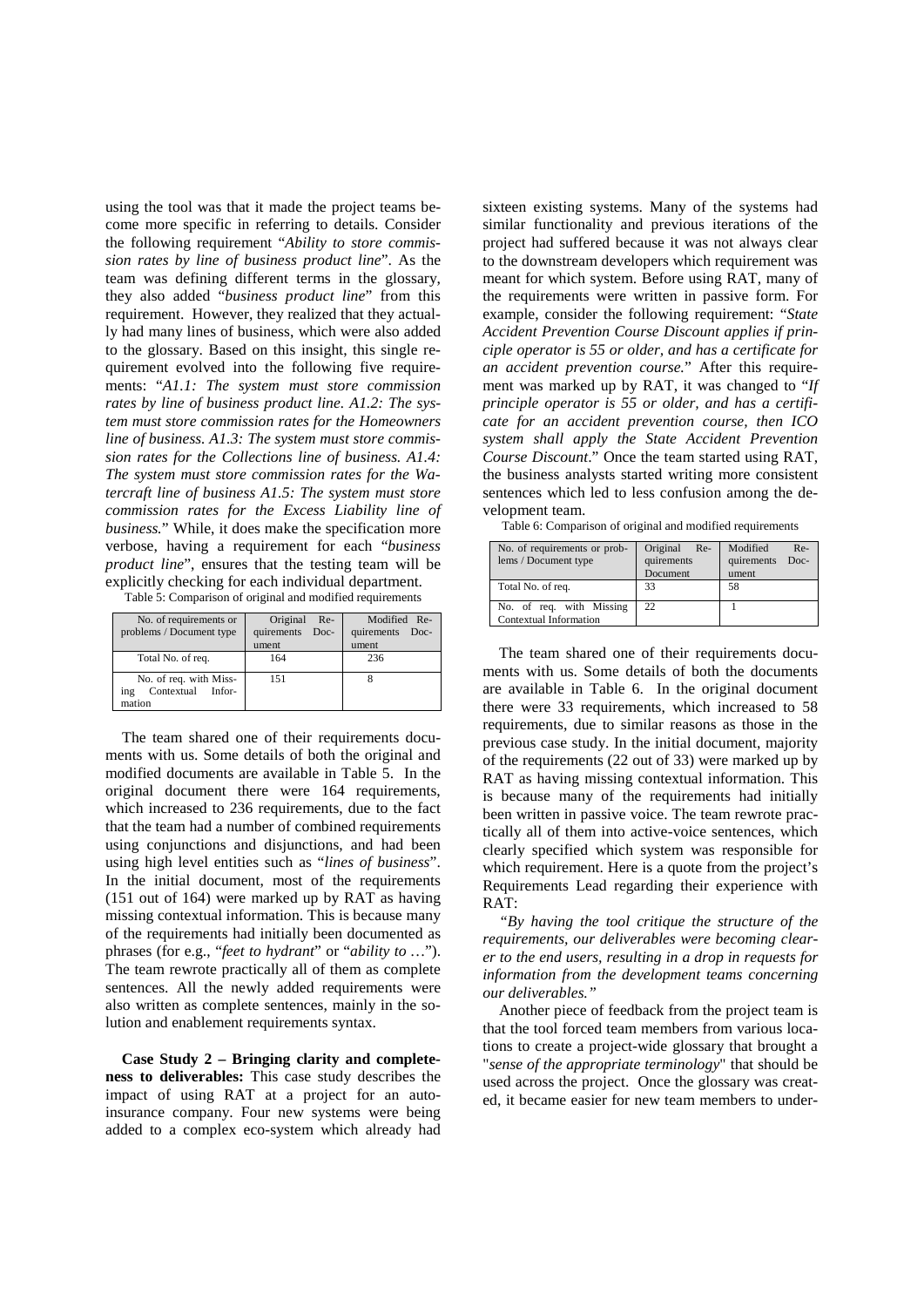stand the project and the goals the project was trying to accomplish.

**Case Study 3 - Detecting faults in manuallygenerated interaction diagrams:** Case study 3 is based on a single release cycle of medium-sized telecommunications project, containing 50 use cases. Before we introduced RAT, the project team had created an interaction diagram for each use case. The interaction diagrams were created because of two reasons – 1) the visual representation made it easy to discuss with business-minded stakeholders and 2) each diagram was used in the downstream design stage to make decisions on design of the systems such as bandwidth requirements needed between systems. Hence, it was critical that diagrams accurately represented use case text. The project team wanted us to verify how consistent the diagrams were with the use-case text. We followed a three-step process for this:

- 1. First, we ran the syntactic analysis of RAT on the use cases and corrected clarity-based issues. (While, we didn't discuss this earlier. RAT does support syntaxes for use cases.)
- 2.Then, we used diagram generation feature of RAT to generate interaction diagrams for each use case.
- 3.We compared the manually-created diagrams with those that RAT produced automatically.

The comparison highlighted error-prone nature of the manual process. The project team left out interactions from their manual diagrams that were specified in the requirements text (and therefore did appear in the RAT-generated diagram). We looked at 15 use cases and associated diagrams, and the manual diagrams approximately missed 23% of the valid interactions which showed up in the RAT diagrams. While, it had taken the team of 3 people 5 days to create 15 diagrams, it took one of the co-authors only 1 day to make the syntactic changes and generate the diagrams using RAT.



Figure 5: Manually Created Use Case Diagram. Interactions of a system with customer are depicted as circles in that system's boundary (for e.g., 1, 4).



<span id="page-9-1"></span>Figure 6: Automatically Generated Use Case Diagram by RAT

In some cases manual diagrams missed interactions because the diagram creator simply overlooked a requirement in the text. This is inevitable with large projects. In other cases, the requirements text was poorly written, obscuring the interaction for the diagram drawer; those requirements were improved with the help of RAT before diagrams were automatically generated. We do not know whether the manual diagrams would have been improved if they had been created from the improved requirements. But clearly, the combination of using RAT to improve requirements, and the automatic generation of diagrams from those requirements results in interaction diagrams and text that are more consistent with each other – and with the intentions of the stakeholders.

Let's illustrate the above in context of a specific piece of one of the use cases from this project in detail. Here's step 2 of a 9-step use case:

*Step2: (main) The customer selects the registration screen on the Website and enters his/her carrier customer account number . The Website, which contains a repository of customer account numbers, will check the number.*

*2a) Number not found: If the customer account number is not found by the Website, then the Website alerts the customer via an on-screen message that the carrier customer account number entered is invalid.*

 *2b) Number found: If the customer account number is found, then the Website validates that the customer does not have an enabled customer account by checking the customer information in the CAS.*

<span id="page-9-0"></span>*2bi) If a customer account already exists, then the customer is alerted via an on-screen message indicating that the customer is already registered. The online message instructs the customer to return to the login page and log in using the customer account number and password.* 

*2bii) If no customer account exists, then the Website requires the customer to enter in customer personal information. The new customer account information is then sent to CAS for validation.*

The manually created interaction diagram for the entire use case is shown in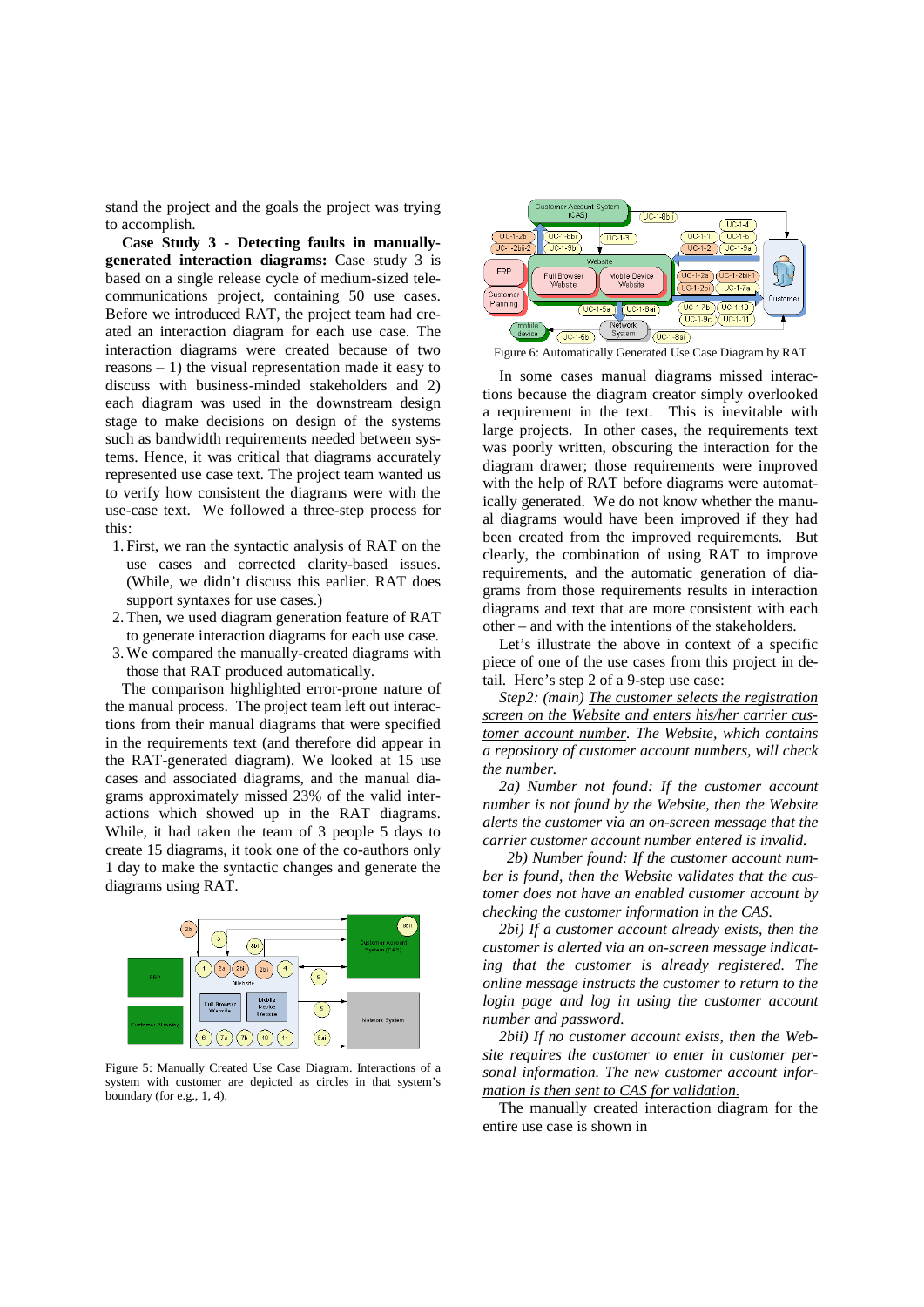Figure 5. Each interaction in the figure is labeled using the identifier for the use case step. Based on recommendations made by RAT, a number of changes were made in the use case text, and then the use case interaction diagram was automatically generated by RAT (shown in [Figure 6\)](#page-9-1). The integration diagram generated by RAT had 6 interactions that were missed in the manual diagram. In step 2, in particular, there were two missed interactions in the manual diagram. The first missed interaction is shown in [Figure](#page-9-1)  [6](#page-9-1) as UC-1-2 (from the customer to the Website). This represents the main branch of step 2 (shown underlined). The business analyst who manually created the diagram [\(](#page-9-0)

[Figure 5\)](#page-9-0) apparently missed drawing this interaction. The second missed interaction was UC-2b-ii-2 in [Figure 6.](#page-9-1) This represents the second sentence (shown underlined) in Step 2bii. Since the original use case step was written in a passive form, the business analyst had missed the interaction between the Website and the CAS. RAT was able to flag this passive sentence. It was then rewritten by the analysts as: "*The Website sends the new customer account information to CAS for validation*", which is much clearer.

**Case Study 4 - Finding defects in overall architecture diagram for a large project:** Case study 4 involved a large government project, which had 5000 requirements, and involved integration of 24 existing systems with a new system. Before we introduced RAT, the project team had created an overall interaction diagram for the entire project. We followed the same three steps, as the previous case study) to study how consistent the requirements were with the text. As in the previous case study, the comparison also highlighted the error-prone nature of the manual process: a number of interactions were omitted from their manual diagrams. Specifically, in the manually created diagram, the project team simply missed depicting interactions of 5 systems with the new system. In addition, in this case study, the converse also occurred: 3 interactions showed up in the manual diagrams that weren't actually specified in the text. (Of course, these interactions did not show up in the RAT diagram.) This can happen when the diagram creator depicts an interaction that he/she thinks makes sense even though it has been left out of the text. It could be that the text is incorrect or the diagram is incorrect. The auto-generated diagrams also helped clarify that in some cases the text was defective because it specified no interactions at all for some of the systems defined in the glossary. (RAT shades the icon for systems in a special color when they are not participating in any interactions, since this generally corresponds to missing requirements).

**Case Study 5 – Using RAT to detect terminological inconsistencies:** The large project in the retail industry involved integrating 6 new Java-based systems (with about 70 sub-systems) with 19 existing systems. The requirements (about 3000) were written by different people and contained a number of terminological inconsistencies. Here are some examples. Requirements from one person referred to the main system as "*SWC System*", while other referred to it as just the system. Some requirements just had a generic "*user*" as the entity, while others had more granular users such as "*administrator*" and "*customer*". The team created a glossary, ran syntactic analysis to view undefined entities, and generated interaction diagrams to visualize the relationships between the entities. Based on the analysis results, the requirements were updated to make the entities consistent.

**Case Study 6 - Using syntactic analysis to reduce requirements defects:** The multi-year project consists of custom development of a software system for a mobile company with short 2 month release cycles. In the previous release (July-Aug 09), RAT was used by the business analysts to develop requirements and only 17 defects were manually detected in the peer review phase. This was much lower compared to the prior release, where 58 defects were detected in the peer review phase.

**Case Study 7 - Glossary sharing and functional decomposition at large health benefits company:** This project had a team of 30 experienced business analysts for documenting requirements, so RAT was used in a more sophisticated manner. A glossary of entities was initially created and shared by different team members to ensure consistent usage of terms. RAT was also leveraged for functional decomposition. There were 19 types of accumulators. Initial requirements were written with "accumulator" as the agent, so that the focus could be on the capability and not the specific accumulator. Later on, "accumulator" was removed from the glossary and RAT was used to mark-up where "accumulator" was used and replace it with more specific type of accumulator.

## **8. Lessons Learned**

Based on our experiences of deploying RAT at over 500 real world projects, studying over 500 requirements documents varying in size from 25 to 5000 requirements, and talking to various practition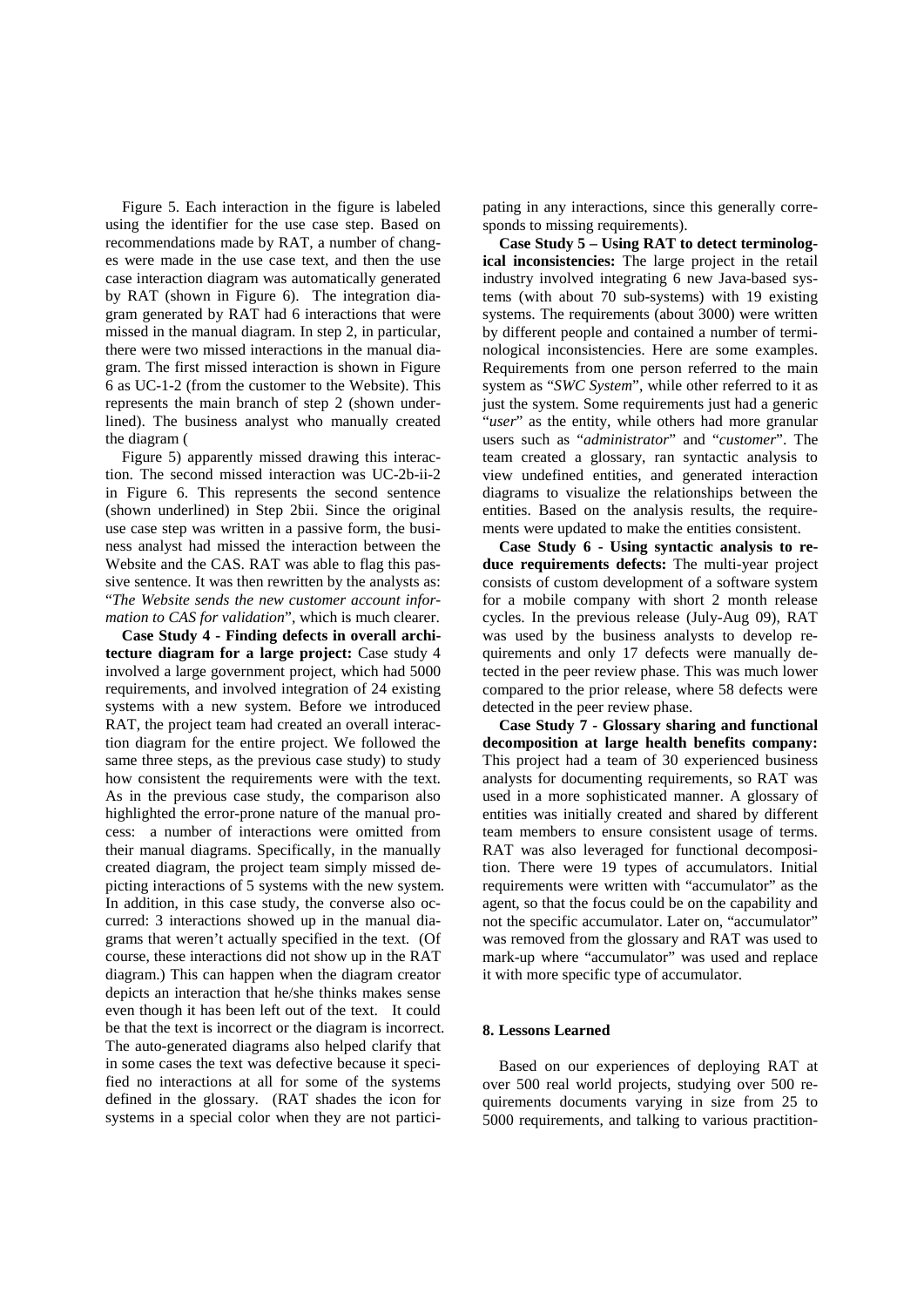ers who used our tools, here are seven important lessons learned:

*Large textual requirements documents are still prevalent in practice for enterprise systems development:* While newer approaches such as Agile development or Extreme programming propose doing away with large textual requirements specifications, it is hard to apply those approaches to large enterprise software development projects. A majority of the projects in this domain start with request for proposals, which can contain hundreds of requirements. After software development on a project is started, a significant amount of effort in expended into reviewing, rewriting and expanding such requirements. Given the aggressive timelines, practitioners welcomed a tool like RAT which quickly points them to issues in the documents and helps them generate visualizations. In fact, we have observed a more tailored methodology in practice, which combines the best principles of Agile and Waterfall models. While the requirements acquisition is done upfront, many principles of agile such as deeper stakeholder involvement, organization of scrums, rapid iterations and stakeholder reviews are often applied in design and development of the software, across small portions of the requirements documents.

*Just training or providing general checklists is not enough, to make an impact in practice, automation is needed:* Often times practitioners are required to review or write a large number of requirements in a short amount of time. Arming practitioners, with checklists of clarity and content based issues to look for (as proposed in inspection based approaches), is not a viable option. This is because it is not often feasible for practitioners to manually review large requirements documents either because of time constraints or the size of the documents. Most of the practitioners had undergone basic requirements training and were armed with check-lists of basic issues to detect. However RAT still found a number of issues in their documents, which they then corrected. We do believe that domain-specific checklists, such as the non-functional requirements checklist that we have created, can be valuable.

*Practitioners will follow restrictions placed by a tool, only if they also make sense outside the context of the tool*: RAT placed a number of restrictions on practitioners – use of controlled syntaxes and use of terms defined in glossaries. We have had over 500 projects (with at least 5 users per project) use this tool and most of the practitioners did not mind using the syntaxes proposed by us. This is because the restrictions are consistent with the best practices for

documenting requirements. While we did propose specific syntaxes for different categories of requirements, the idea of having specific syntaxes rather broad guidelines that were present in previous training and books, resonated with the practitioners. Note that the initial version of RAT only supported the solution requirement syntax. We worked collaboratively with end-users and experts to develop the current syntax set.

*RAT's analysis features are useful for requirements clarity-based issues, but more support for content-based issues is needed*: As our case studies show, many of the problems that we discussed in the paper such as the use of ambiguous phrases, missing contextual information, terminological inconsistency and missing interaction requirements were detected and corrected because of RAT. A number of practitioners have also asked for automated support for judging the completeness of functional requirements documents. To that effect, we are working on a new tool called Process Model Requirements Gap Analyzer (ProcGap) [\[21\]](#page-14-14) that compares requirements documents to domain-specific process models using natural language processing and semantic matching techniques.

*There is some overhead in creating projectspecific glossaries:* For entity glossaries, projects generally reported that there was some overhead in creating the entity glossaries, especially for large projects where the glossaries could have hundreds of entities. However, they saw the value in creating such glossaries because of the fact that RAT helped them in maintaining terminological consistency and aided in functional decomposition. We have added a feature to the latest version of RAT that automatically detects noun phrases from the requirements documents using OpenNLP [\[15\]](#page-14-15) and suggests them as potential entries to the entity glossary. For action glossaries, projects reported that there was an added burden. However, since many of the same actions are used across projects, it was possible to create a re-usable glossary of about 400 common actions, which we pre-package with RAT.

*Extra effort needed to adhere to controlled syntaxes is offset by other benefits:* While it does take a bit longer to draft requirements into syntaxes that align with the best practices suggested by RAT, projects reported that the overall time spent in requirements phase did not increase. This presumably because the extra time spent drafting the requirements is offset by reduced time in review/signoff phases.

*Leveraging controlled syntaxes and use of glossaries makes it feasible to explore generation of down-*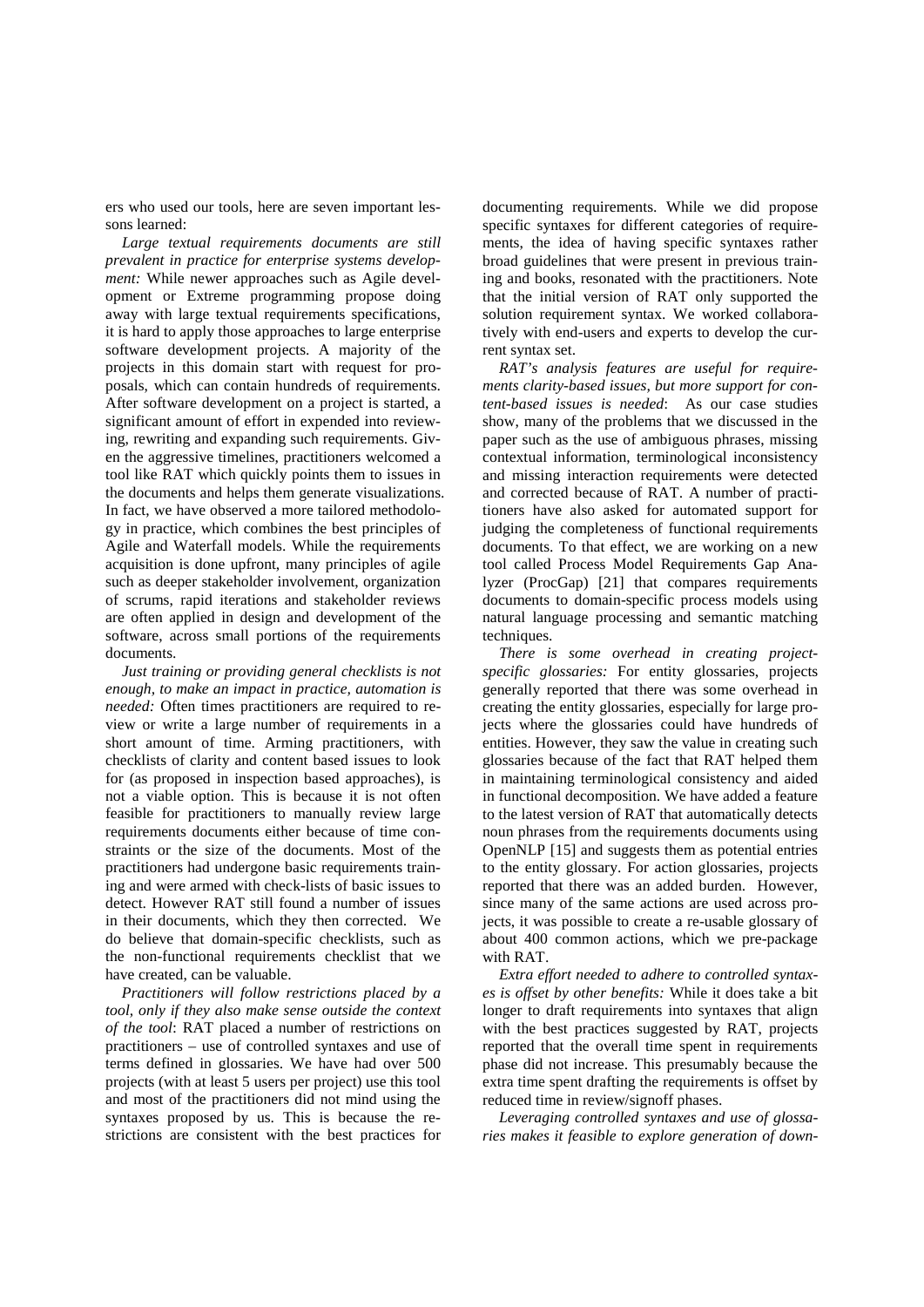*stream artifacts:* Another benefit of using controlled natural language to write requirements is that it becomes easier to generate downstream artifacts such as high-level class diagrams or test cases. In [\[18\],](#page-14-16) we explored generating high-level UML class diagrams based on structured information extracted from the requirements documents and the glossaries and applying additional heuristics. Another recent work [\[7\]](#page-14-17) demonstrated how writing requirements using controlled syntaxes and following other principles espoused by RAT, such as writing requirements in controlled natural language, not using passive voice and maintaining glossaries, can lead to more automation in test planning.

## **9. Related work**

There are three bodies of work that are relevant to this work -1) work on defining a language for requirements and 2) tools that analyze requirements written using a formal specification and 3) tools that automatically analyze natural language requirements.

**Work on defining a language for requirements:** IEEE/ANSI Standard 830-1998 [\[8\]](#page-14-18) provides a number of best practices for writing software requirements and states that functional requirements typically start with "system shall". RAT provides a comprehensive set of syntaxes for writing requirements. Three of the requirements categories can be started with "system shall". Simplified Technical English (STE) [\[3\]](#page-14-19) provides a set of grammar rules and a controlled dictionary for writing technical documentation and is applicable to both technical documentation and requirements. We believe that RAT has compatible and stricter restrictions specifically aimed towards documenting software requirements. RAT provides a set of controlled syntaxes and a number of grammar rules (for example, checking that the agents are specified and detecting passive voice) are enforced on the syntaxes. The use of user-defined glossaries helps users in restricting their terminology in the same vein as the STE controlled vocabulary.

**Tools that automatically analyze requirements written in a formal specification:** A number of tools focus on analyzing requirements written using a formal specification. Atlee and Buckley [\[4\]](#page-14-3) present an approach to use model checking to verify requirements modeled using CTL (Computation Tree Logic). KaOS [\[22\]](#page-14-2) leverages a temporal variant of first-order logic to formally represent goals, agents and actions. The formal definitions are used to find different kinds

of inconsistencies, mainly in the behavior of the desired solution. Liaskos et al [\[17\]](#page-14-20) have presented an approach for constructing high variability goal models. RAT, on the other hand, takes natural language as input and focuses on the quality of the documentation for a variety of issues ranging from terminological inconsistency, missing contextual information to missing requirements with the help domain ontologies and visualizations. One approach worth considering might be to enhance natural language parsing capabilities and the set of syntaxes of RAT that would allow the generation of a template for a formal specification like KaOS or CTL (to enable model checking discussed in [\[4\]\)](#page-14-3).

Table 7: Comparing RAT to other tools

<span id="page-12-0"></span>

| Problem type/Tool                                   | <b>RAT</b>                            | <b>OUARS ARM</b> |    | Raven                                                |
|-----------------------------------------------------|---------------------------------------|------------------|----|------------------------------------------------------|
| Find ambiguous phrases                              | Y                                     |                  | v, | N                                                    |
| Readability tests<br>Coleman-Liau)                  | (e.g. Partial<br>(simple<br>syntaxes) |                  |    | N                                                    |
| Missing<br>contextualY<br>information               |                                       | N                | N  | Partial<br>(missing<br>agents<br>in<br>use<br>cases) |
| Terminological<br>inconsistency                     |                                       | N                | N  |                                                      |
| Interaction analysis withY<br>help of visualization |                                       | N                | N  | Partial<br>(for<br>use<br>cases<br>only)             |

**Tools that analyze requirements written in natural language:** This includes tools such as QUARS [\[12\],](#page-14-6) ARM [\[26\],](#page-14-7) Raven [\[20\]](#page-14-21) and QUARC[C\[5\].](#page-14-22) A comparison between RAT and some of the other tools is shown in [Table 7.](#page-12-0) Most of the tools provide support for phrasal analysis. Raven [\[20\]](#page-14-21) provides some support for interaction analysis, but it is limited to use cases. QUARCC [\[5\]](#page-14-22) provides support for finding dependencies between non-functional requirements. RAT builds on the relationships provided in QUARCC, to create a semantic model and provides a more general approach that allows us to detect both dependencies and missing requirements using a general purpose semantic reasoning engine. The reason that RAT is able to provide the broadest range of syntactic and semantic analyses is because of our assumptions of using controlled syntaxes and userdefined glossaries. These assumptions have been validated by deployment results.

**Previous industrial experience in requirements engineering field:** Our motivation for doing this work has been heavily influenced by previous industrial experience reports. Wever and Maiden [\[24\]](#page-14-23) presented a study that reports survey results from 127 business analysts. One of their key findings is that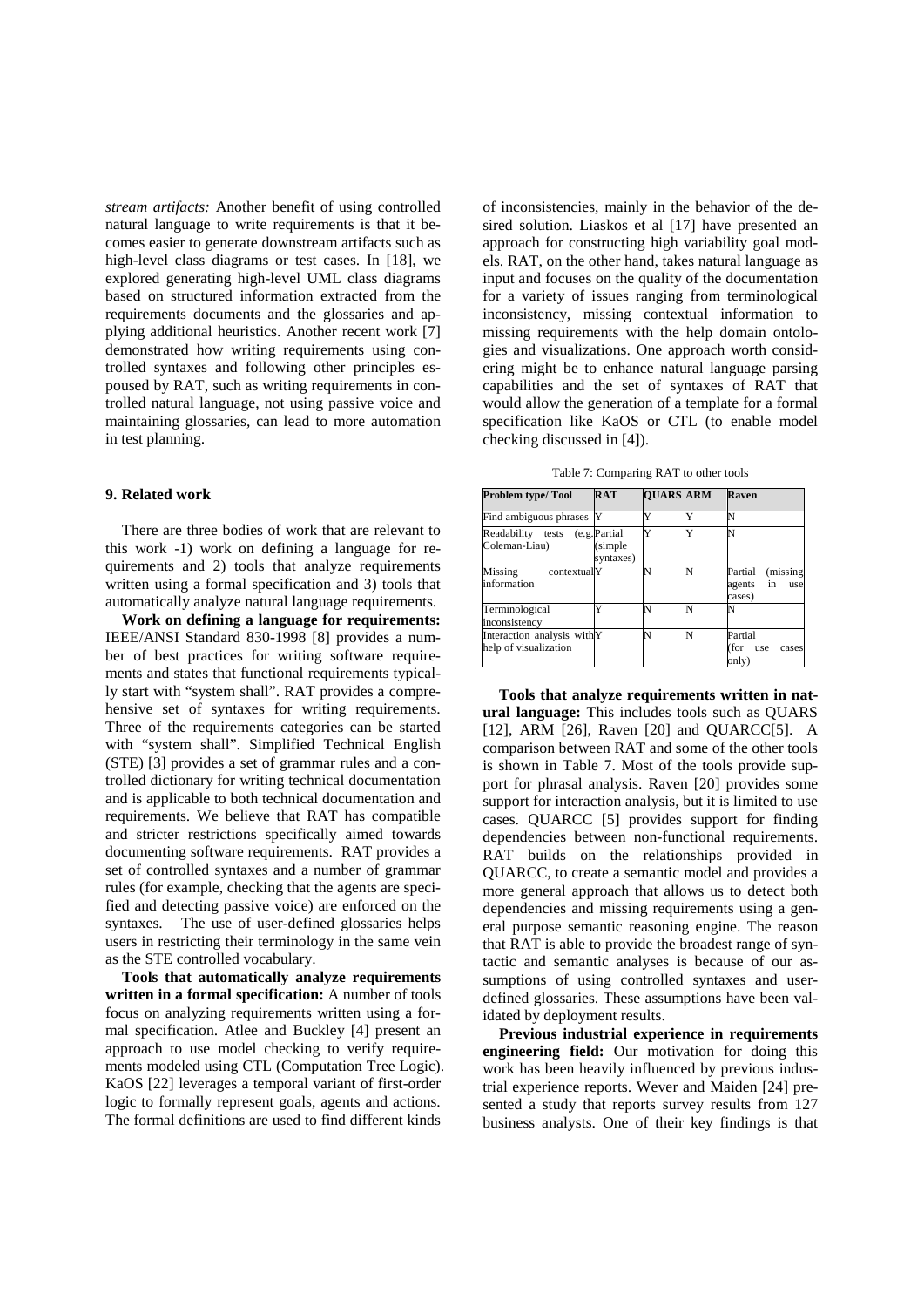training for business analysts is ad-hoc and often not reinforced. As a result, the analysts often are not able to use the training at client implementations. We believe that is because requirements documentation, in practice, has been a softer discipline with more general guidelines and best practices and not enough prescriptive guidance. One of our key motivations in creating RAT was to ensure that practitioners have a concrete approach to follow to improve requirements documentation. As our case studies demonstrate, having some concrete set of syntaxes and analyses, has helped industrialize the requirements documentation and review process at Accenture. All business analysts are trained on the tool and using the tool at projects acts as reinforcement of what they learn.

Weigers [\[25\]](#page-14-8) provides a case study of an industry project where the use of a glossary and separating out different types of requirements helped the project. That experience report was a key influencer of our design decision of having user-defined glossaries and different syntaxes for different types of requirements.

Wilson et al. [\[26\]](#page-14-7) presented a set of findings based on their experience at NASA. They developed nine quality indicators for requirements. Some of the key ones that affected our work were:

• Imperatives: Their studies showed that "*shall*" and "*must*" are the top two words that explicate that something must be provided. All the functional requirement syntaxes supported by RAT require using "*shall*" or "*must*" as the modal word.

• Weak phrases and Options: Their studies showed that weak phases such as "*adequate*" and "*as appropriate*" and optional words such as "*may*" and "*can*" lead to ambiguity and misinterpretation .The words and phrases identified by then and other works such as [\[12\],](#page-14-6) were used to see the problematic phrase glossary.

## **10. Implementation details**

*Architecture:* RAT has been implemented as an extension to Microsoft Office can be installed as an "add-in" for Word and Excel. We use the office libraries in .NET to access the textual requirements and analyze them. The semantic engine is implemented using Jena and we use XML to transfer data back and forth from .NET to Jena, which is implemented in Java.

*Execution times:* Execution times for RAT on Intel Dual Core 2.13Ghz CPU with 2GB RAM for different sizes of requirements documents are shown in [Table 8.](#page-13-2) These times were found reasonable by all RAT users.

Table 8: Execution times for RAT

<span id="page-13-2"></span>

| No. of Req. | <b>Syntactic Analysis</b> | Semantic Analysis |
|-------------|---------------------------|-------------------|
| 200         | $43 \text{ sec.}$         | $67$ sec.         |
| 1000        | 223 sec.                  | 322 sec.          |
| 2000        | 543 sec.                  | 1003 sec.         |
| 3000        | 771 sec.                  | 1470 sec.         |

## **11. Conclusions and Future work**

In this paper, we presented a tool called RAT, which automates the analysis of requirements against a set of best practices. Since we introduced the tool in practice within Accenture, it has been deployed at over 500 projects. We presented case studies of using RAT at seven enterprise software projects across different domains, which showed how using RAT led to better documented and more complete requirements. Projects with less experienced business analysts mainly focused on structuring requirements better, while more mature teams were able to use more sophisticated features such as functional decomposition and interaction analysis.

We also compared RAT to some other tools that have previously been developed to analyze natural language requirements. Our conclusion was that the restrictions placed by controlled syntaxes and userdefined glossaries, which have been validated by successful deployment of this tool, allowed us to provide a much broader set of analyses than any other tool.

We have adopted an iterative approach for introducing RAT in the practice. Earlier versions focused on just clarity-based issues. We received requests from users for automating analysis based on content of the requirements. To that extent, we created a semantic framework to help automate some manual tasks such as interaction analysis. Our future work includes focusing on automatically mapping requirements documents to domain specific process models to judge their completeness [\[21\].](#page-14-14) In addition, we are also looking at generating downstream design artifacts such as architecture diagrams and test cases.

## **12. References**

<span id="page-13-1"></span>[1] ANTLR,<http://www.antlr.org/>

<span id="page-13-0"></span>[2] Antón, A.I., Goal-Based Requirements Analysis, 2nd International Conference on Requirements Engineering, 1996, 136-144.